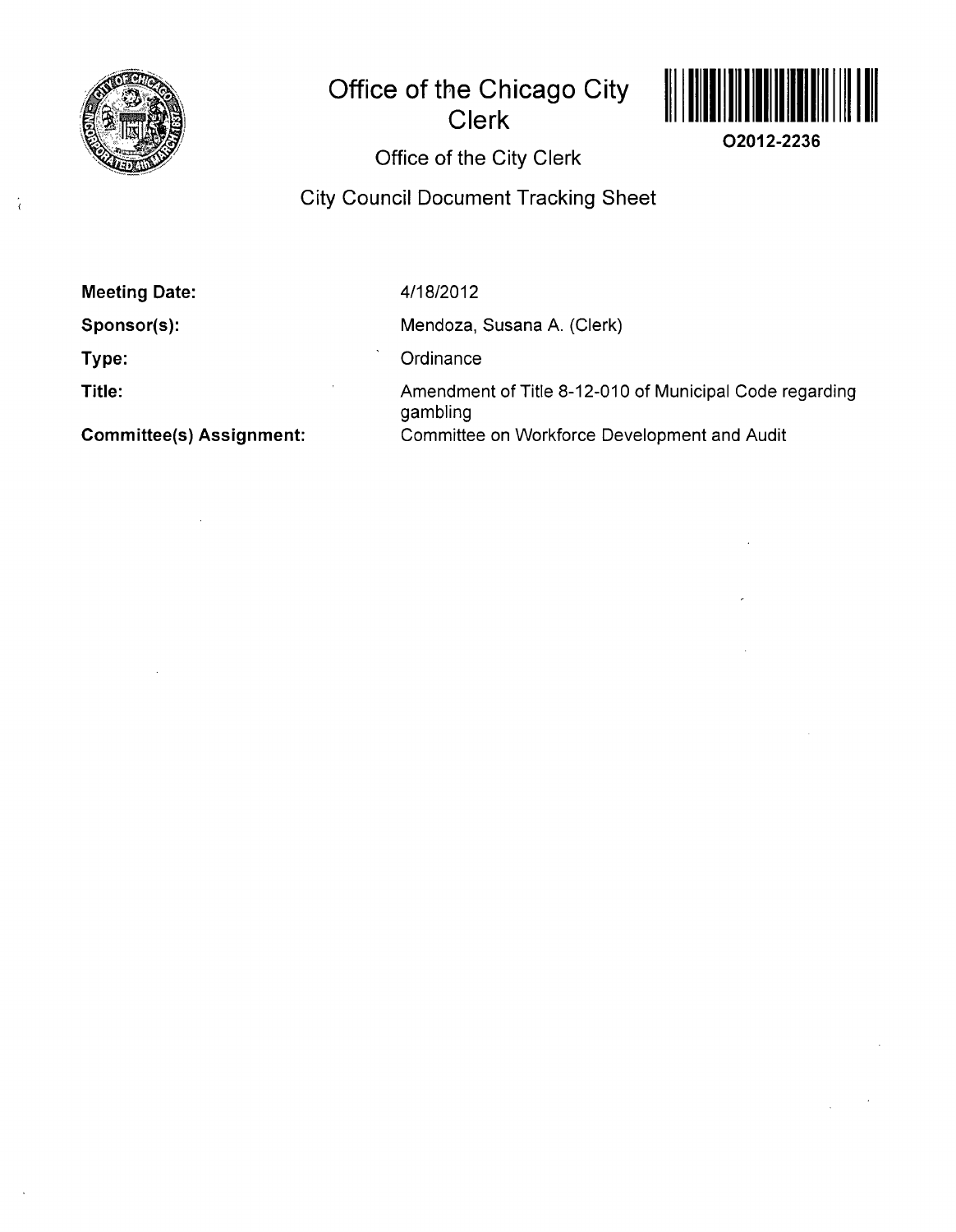Wednesday, April 18, 2012

The Honorable Susana A. Mendoza City Clerk City of Chicago 121 N. LaSalle Street Chicago, IL 60602

Dear City Clerk Mendoza:

 $\bar{z}$ 

As a resident of the City of Chicago, please accept the following ordinance to be submitted on my behalf in front of the Chicago City Council. Reason super to the Com to I look forward to a discussion and hearings on the matter.

Sincerely,  $\varphi$ where  $\ell$  ogle

John Coyle Carpenters Local 141

**CHANGERY** 

*m .:!0 331 ±M* 

*6^8 KV 8! Mimi*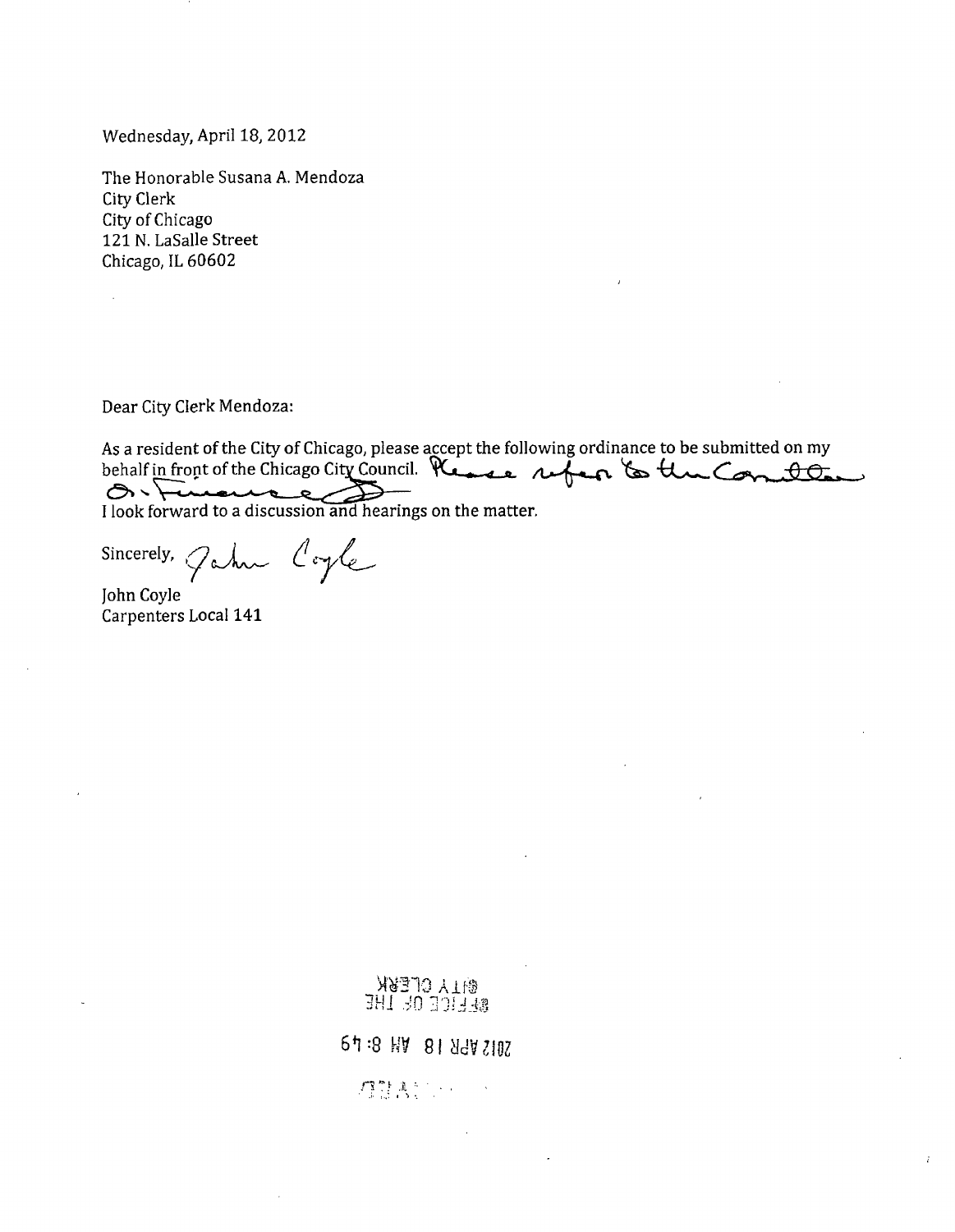## **Amendment to Chicago Gaming Ordinance**

Whereas, the City of Chicago (the "City") is a home rule unit of government pursuant to the 1970 Illinois Constitution, Article VII, Section 6(a); and

Whereas, the City Council is resolved to continue the City's historic legacy as a world leader in commerce and economic opportunity, travel and tourism, transportation and world class infrastructure, and to do so will require ongoing investment in the City's assets; and

Whereas, in 2009 the Illinois General Assembly passed a capital construction plan ("Capital Plan"), for the first time in ten years, with overwhelming statewide bi-partisan support; and

Whereas, once fully funded, the Capital Plan provides \$31 billion in construction funds for roads, bridges, transit, schools, health care and other critical investment projects; and

Whereas, a fully funded Capital Plan is estimated to create and sustain more than 439,000 jobs across the state; and

Whereas, the Capital Plan is funded through various revenue sources, with its primary revenue source deriving from a new, state-managed video gaming system as set forth in the Video Gaming Act (the "VGA");

Whereas, revenue generated under the VGA represents approximately 30 percent of the revenue needed to fund the Capital Plan; and

Whereas, a fully funded Capital Plan will provide critical infrastructure projects and needed funding, including:

- More than \$1 billion for key City road and freight rail projects
- Nearly \$1 billion for the Chicago Transit Authority
- \$600 million for Chicago Public Schools Construction
- \$272 million for Chicago-based City Colleges and state funded universities; and

Whereas, a lack of funding for the Capital Plan will result in critical infrastructure projects benefiting City residents being delayed or abandoned; and

Whereas, a lack of funding for the Capital Plan will leave thousands of Chicago members of the construction and building trades unemployed and foster the deterioration of key public assets; and

Whereas, the VGA provides for significantly enhanced law enforcement oversight and control of gambling by eliminating the estimated 60,000 video gaming terminals that currently operate in locations across the state and within the City of Chicago without any oversight; and

 $\ddot{i}$